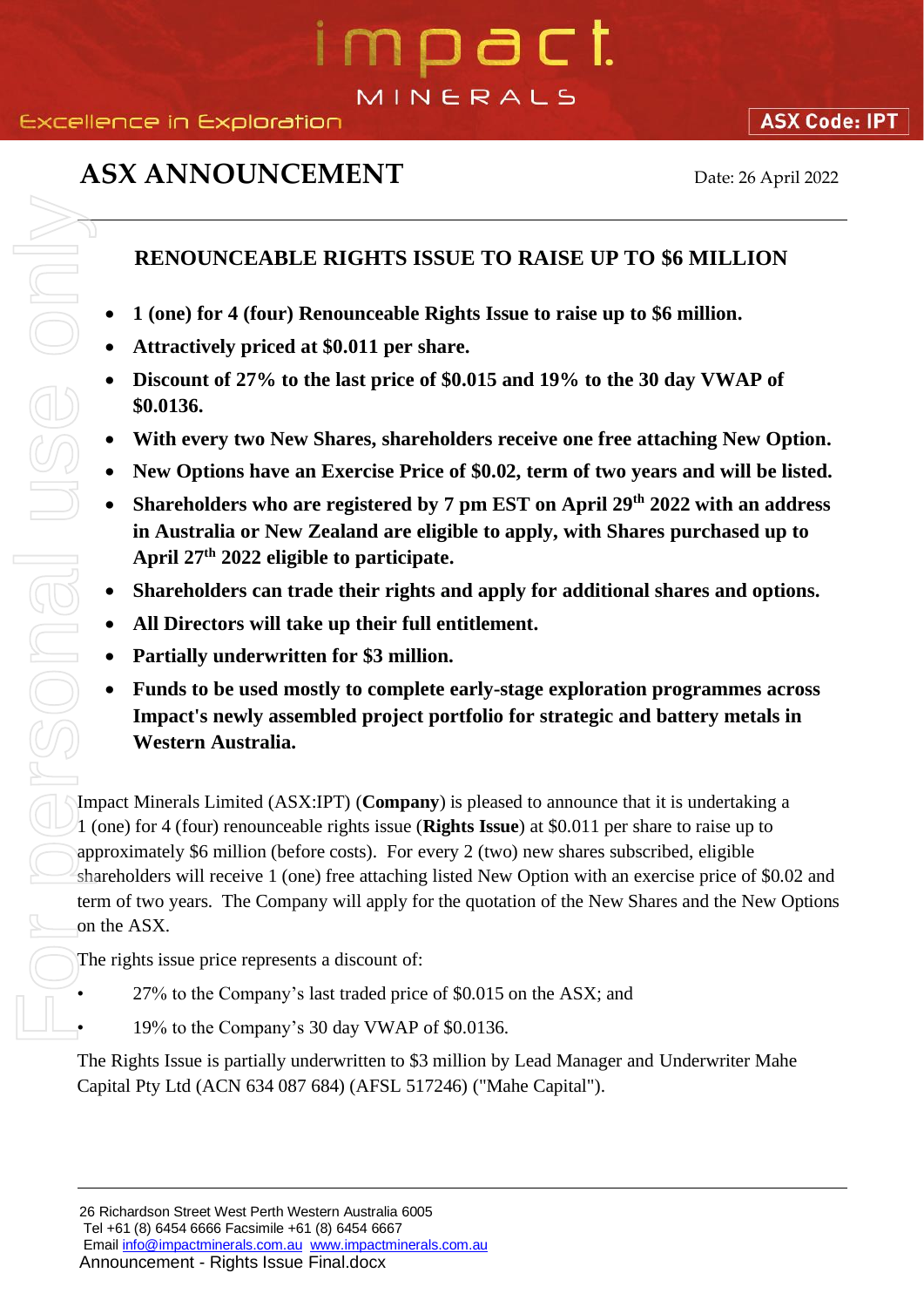## Excellence in Exploration

Impact's Chairman Mr Peter Unsworth said:

*"The past 18 months has seen a significant change in Impact's focus from its projects in New South Wales and Queensland to Western Australia. This has been driven by Impact's technical team who have rapidly assembled a large and significant portfolio of very prospective early stage projects in the emerging mineral province of south west Western Australia following the discovery of the world class Julimar platinum group metal (PGM)-nickel-copper discovery close to Perth (Chalice Mining NL)."*

*"These new projects are very poorly explored and yet, based on our early assessment and initial results, have significant potential for the discovery of a wide range of strategic and battery metals that are vital to the on-going move away from fossil fuels as the predominant supplier of global energy demand. In particular these metals include nickel, copper, PGM's, lithium and rare earth elements (REE) and we are very pleased that the company's early work has indicated the presence of all of these on its new portfolio"* Mr Unsworth said.

*"With this rights issue Impact will be funded for two to three years and be able to rapidly embark on an*  ambitious programme of exploration to generate and test by drilling a significant number of targets that *have already been identified as well as help generate what will undoubtedly be a large number of other targets as work progresses across the portfolio".*

*"The company is very excited about the potential of these projects and accordingly wishes to invite all current shareholders via this rights issue to participate in what we hope will be a very exciting time over the next 12 to 24 months".*

*"I am also pleased to announce that your Directors will be taking up their full entitlements in the issue and we look forward to sharing the journey together".*

The Rights Issue is open to all eligible shareholders who have a registered address within Australia or New Zealand, and who hold Shares on the Record Date of 29<sup>th</sup> April 2022 (7 pm EST). The Rights Issue will close on 20 May 2022 (unless extended), and eligible shareholders can apply for shortfall in excess of their entitlement. Shareholders can also trade their rights from 28 April 2022.

Funds raised will be used to enable the Company to complete early-stage exploration programmes across Impact's project portfolio. At the flagship Arkun Project, a major airborne electromagnetic (**EM**) survey is planned for mid-year together with extensive follow up soil geochemistry and ground geophysical surveys to define drill targets to be tested in late 2022 and 2023.

At Doonia and Hopetoun, recently completed drill programmes have delivered encouraging results and further drilling together with soil geochemistry surveys will be completed this year.

Impact's other WA projects including Jumbo, Narryer, Dalgaranga, Dinninup, are all early-stage projects that require extensive soil geochemistry ground geophysical surveys to identify areas for follow up work including drilling. These will also be progressed in 2022.

At Broken Hill and Commonwealth, statutory expenditures will be maintained whilst commercial